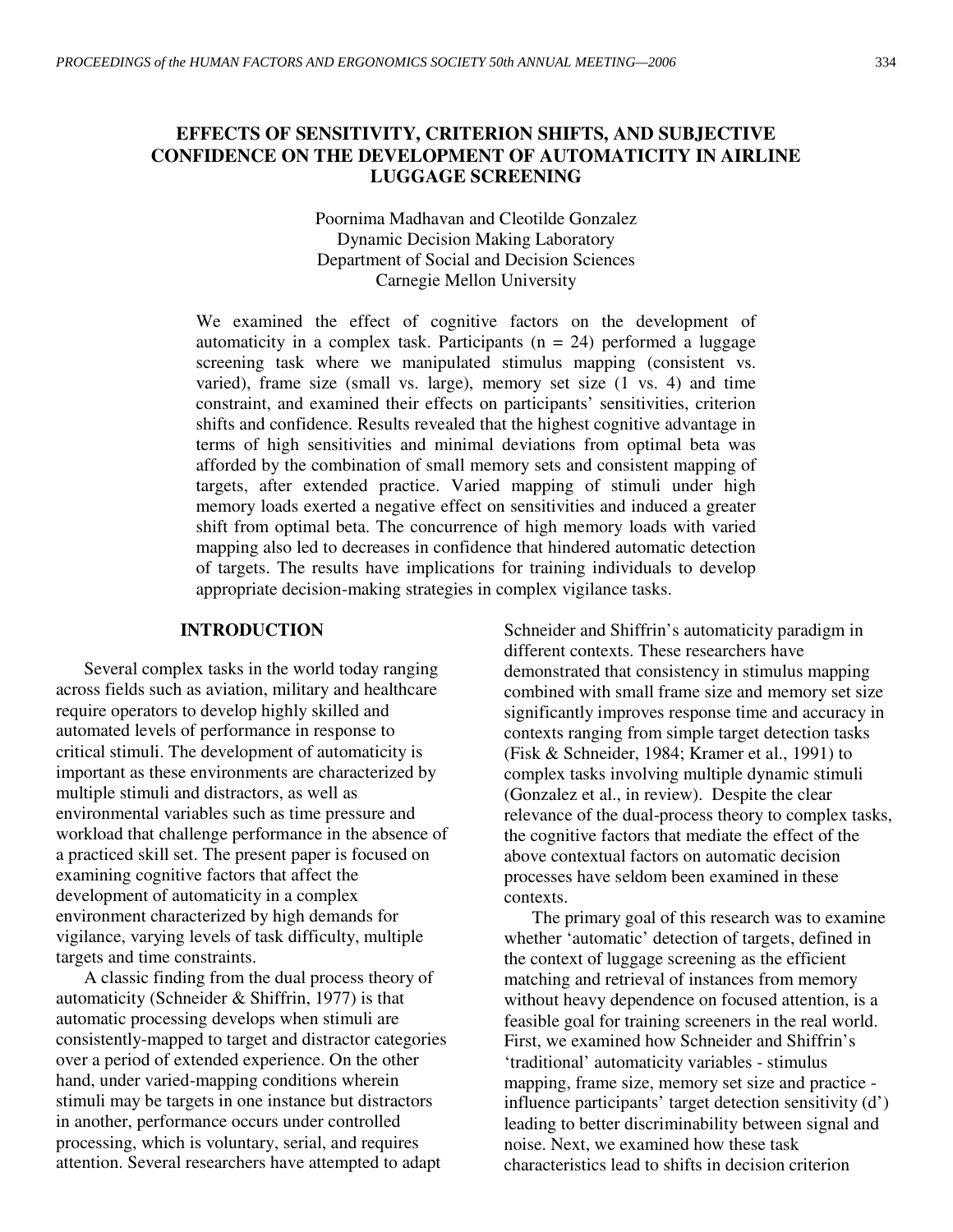settings (beta) or the propensity to generate 'target present' vs. 'target absent' responses. Research has demonstrated that subjective confidence in decisions influences shifts in decision bias, ultimately affecting performance accuracy (Madhavan et al., 2006). Therefore, our third goal was to examine the manner in which confidence is affected by the automaticity variables mentioned above. In addition, we incorporated time constraint into our paradigm in order to better capture the high levels of workload inherent in a luggage screening task.

Based on Schneider and Shiffrin's original findings, we hypothesized that the workload created due to large frame size, large memory set size and varied mapping of targets, combined with high time constraints will lead to (a) low detection sensitivity, (b) greater deviations from optimal beta, and (c) lower levels of confidence, relative to the effect of lower workload. In addition, we expected practice to lead to an increment in sensitivity, which in turn, will lead to proportionate increases in confidence.

### **METHOD**

#### **Participants**

24 students from Carnegie Mellon University completed the experiment on two consecutive days. The duration of the experiment was approximately 2.5 hours on each day. Participants were paid a total of \$50 for their participation.

#### **Tasks and Procedures**

Participants completed 800 trials of a luggage screening task. On each trial, participants observed a two-color x-ray luggage-image cluttered with a variety of everyday objects (e.g., clothes, hair dryers, pill bottles) moving from one end of the screen to the other. Each image moved onto the screen from the left, froze for a brief duration in the center of the screen and then continued exiting the screen towards the right. Participants were assigned to one of two time constraint conditions: (i) in the 'low time constraint' condition  $(n = 12)$ , the luggage image took 4 seconds to enter the screen, froze for 4 seconds and took 4 seconds to exit the screen; (ii) in the 'high time constraint' condition  $(n = 12)$ , each of the above actions lasted for a duration of 2 seconds instead of 4, thereby increasing the degree of constraint on participants' image-viewing duration.

The images were presented in 16 blocks of 50 trials each, constituting a training and test phase. At the beginning of each trial block, participants were asked to memorize a set of targets. Participants were required to make a decision about stopping the bag or not, according to their belief that a member of the memory set was hidden in the bag. After the decision, the image disappeared and participants rated their confidence on a scale of 1 (not confident at all) to 5 (extremely confident), followed by feedback. The trials performed on the first day was designated the 'training phase' and those performed on the second day were designated the 'test phase'. The target probability was 40% i.e., 20 bags in every block of 50 bags contained a digitally superimposed weapon.

In addition to time constraint and practice, and in keeping with Schneider and Shiffrin's (1977) original methodology, three within-subject independent variables were manipulated:

*1) Frame size (FS)*: One half of the images were 'high clutter' images while the other half was 'low clutter' images. The latter contained approximately 50% of the clutter of objects in the former.

*2) Memory set size (MSS)*: The number of objects in the memory set was 1 or 4.

*3) Stimulus mapping (SM)*: On consistent mapping (CM) trials, the task was to look specifically for certain weapons among miscellaneous objects. The target weapons on one CM block never appeared as distractors during other CM blocks. On variedmapping (VM) trials, a weapon that was a target in one VM block appeared as a distractor in another VM block.

The measures used to examine the development of automaticity were: (1) target detection sensitivity (d'), (2) decision criterion setting (beta), and (3) subjective confidence in decisions.

#### **RESULTS**

Multiple ANOVAs revealed that sensitivity and confidence were higher, and beta was closer to optimal when FS (clutter) was low rather high. FS did not interact significantly with the other variables. Since highly cluttered bags are more typical of the real world than less cluttered luggage and the combination of a small MSS, CM, practice and low time constraint presented a more significant cognitive advantage on highly cluttered images, we present results only for the highly cluttered images below.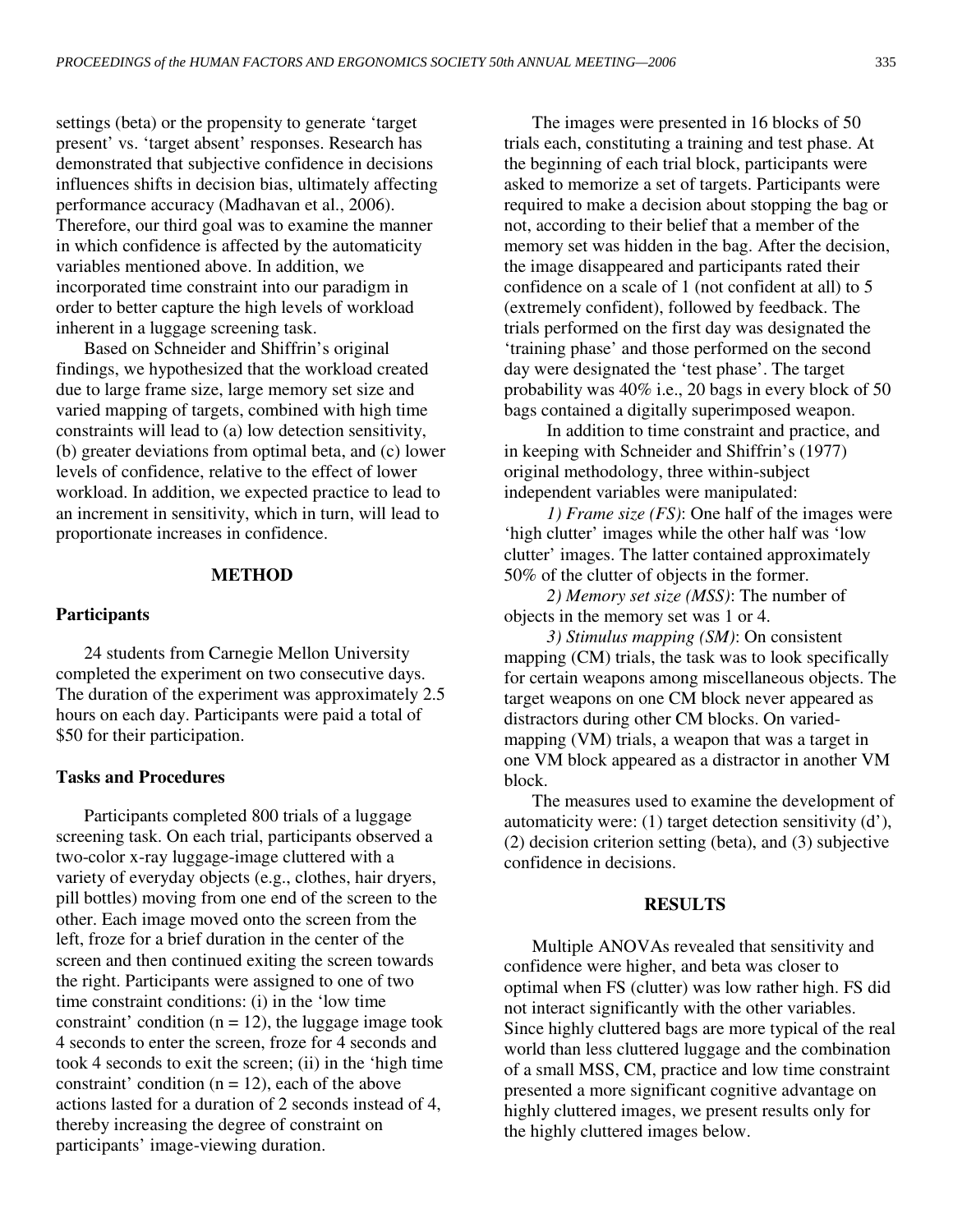*Sensitivity (d')*. A 2 (MSS) X 2 (SM) X 2 (phase) X 2 (time constraint) mixed ANOVA on participants' sensitivities revealed significant main effects for MSS,  $F(1, 22) = 46.17, p < .01, SM, F(1, 22) = 12.17, p < .01$ .01, and, time constraint,  $F(1, 22) = 9.14, p < .01$ . Contrary to initial expectations, phase did not have a significant main effect on sensitivities,  $F(1, 22) = .54$ , *p* = .32. Results also revealed the following interactions: SM and time constraint,  $F(1, 22) = 5.68$ , *p* < .05, MSS and SM, F (1, 22) = 269.5, *p* < .01, SM and phase,  $F(1, 22) = 4.51$ ,  $p < .05$ , and, a three-way interaction between MSS, SM and phase,  $F(1, 22) =$  $8.65, p < .01$ .



When time constraint was low, sensitivity was higher on VM ( $M = 2.66$ , SD = .51) than on CM trials  $(M = 2.35, SD = .40)$ , t  $(11) = 2.63, p < .05$  across both MSSs and phases, which is contrary to expectations. An increase in time constraint led to a decrease in sensitivity across all trials, with a different pattern of sensitivity shifts emerging due to high levels of time constraint. Sensitivities of participants in the high time constraint condition are illustrated in Figure 1. As can be seen in the figure, during training, participants' demonstrated greater sensitivity on CM  $(M = 3.11, SD = .67)$  relative to VM trials  $(M = 2.85,$  $SD = .81$ , t (23) = 1.76,  $p < .05$ , when MSS was small. However, an increase in MSS led to no significant differences between CM ( $M = 1.09$ , SD = .66) and VM trials ( $M = 1.13$ ,  $SD = .67$ ). Contrary to the pattern on training trials, on the test phase, sensitivity did not differ significantly on  $CM (M =$ 3.0, SD = .95) and VM trials ( $M = 3.21$ , SD = 1.43), t  $(23) = 1.73$ ,  $p = .11$ , when MSS was small; when

MSS was large, sensitivity dropped on VM trials such that d' on VM ( $M = 1.55$ , SD = .57) was significantly lower than on CM trials ( $M = 2.55$ ,  $SD = .75$ ), t (23) = 2.19,  $p < .05$ .

*Response criterion settings (beta)*. Given the signal to noise ratio, the optimal beta was 1.5. Most participants demonstrated an upward shift away from optimal beta, suggesting a trend toward conservative responding. A 2 (MSS) X 2 (SM) X 2 (phase) X 2 (time constraint) mixed ANOVA on response times revealed significant main effects for MSS,  $F(1, 22) =$ 3.44,  $p < .05$ , SM, F (1, 22) = 18.26,  $p < .01$ , and phase,  $F(1, 22) = 10.92, p < .01$ . Time constraint did not have a significant main effect on decision criterion settings, F (1, 22) = 2.23, *p* = .56. Results also revealed a significant interaction between MSS and phase,  $F(1, 22) = 3.6, p < .05$ , and a three-way interaction between MSS, SM and phase,  $F(1, 22) =$  $8.51, p < .01.$ 



Since time constraint did not have a significant effect on response criteria, beta values averaged across both levels of time constraint are illustrated in Figure 2. As can be seen in the figure, all participants demonstrated significant upward deviations from optimal beta as a consequence of increases in workload (MSS). During training, criterion settings were liberal and closer to optimal beta, with no significant differences between CM ( $M = 2.16$ , SD = 2.88) and VM trials (M = 1.18, SD = 1.42), t (23) = .50,  $p = .62$ , when MSS was small; however, contrary to expectations, an increase in MSS led to a greater upward deviation from optimal beta on  $CM (M =$ 4.70,  $SD = 3.25$ ) trials than on VM trials (M = 3.70,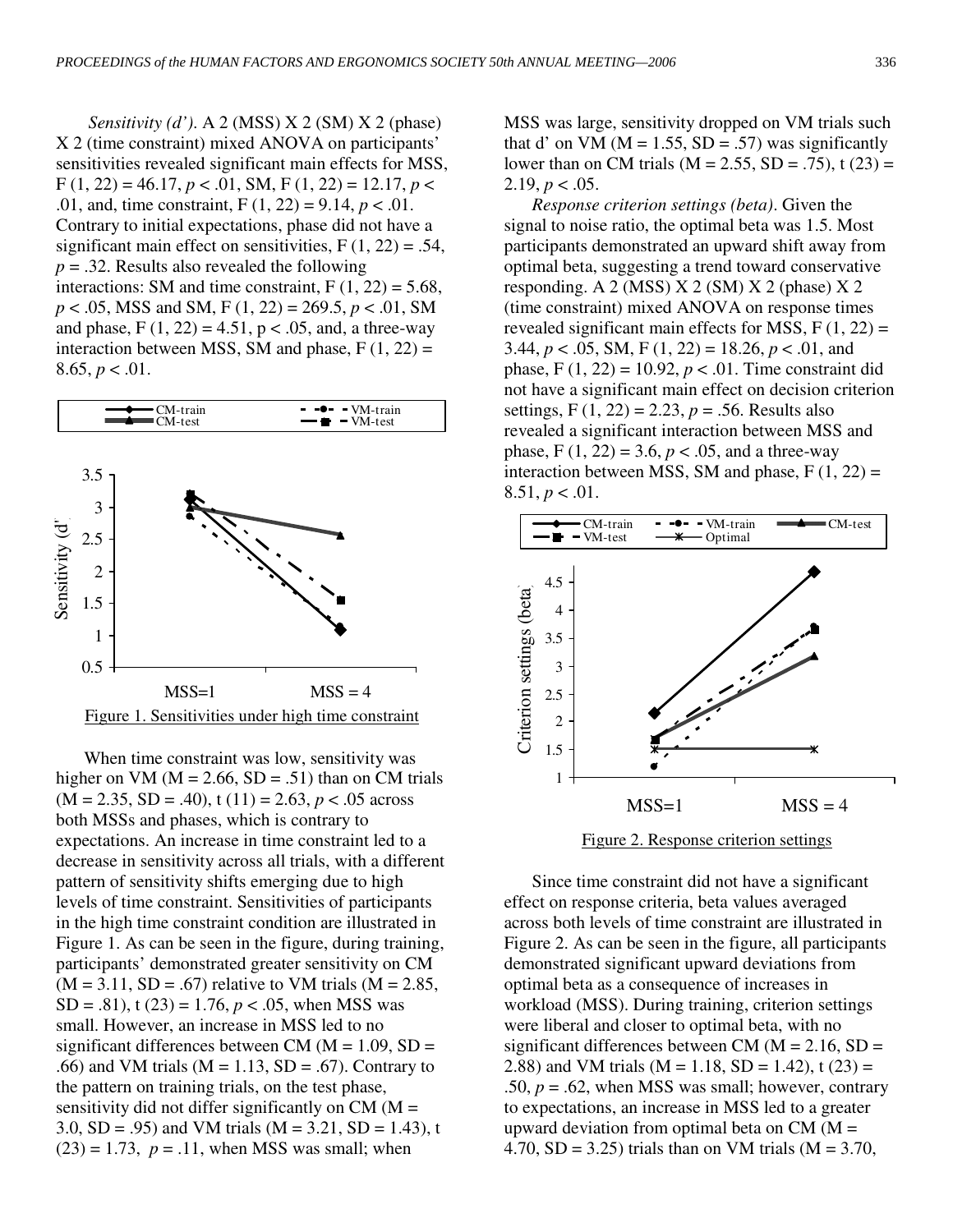SD = 3.57), t (23) = 1.05, *p* < .05. Similar to the training phase, response criteria on the test phase were closer to optimal beta, with no significant differences between CM ( $M = 1.68$ , SD = 3.37) and VM trials (M  $= 1.7$ , SD = 3.34), t (23) = 1.06,  $p = .30$ , when MSS was small. However, in keeping with expectations, participants demonstrated greater deviations from optimal beta on VM trials ( $M = 3.66$ , SD = 4.95) than on CM trials (M = 3.19, SD = 3.3), t (23) = 1.87, *p* < .05, when MSS was large.

*Decision confidence*. A 2 (MSS) X 2 (SM) X 2 (phase) X 2 (time constraint) mixed ANOVA on confidence estimates revealed significant main effects for MSS,  $F(1, 22) = 27.25, p < .01$ , SM,  $F(1, 22) =$ 7.87,  $p < .05$ , and time constraint, F (1, 22) = 4.13,  $p <$ .05. Contrary to expectations, practice (phase) did not have a significant main effect on decision confidence,  $F(1, 22) = .57, p = .75$ . Results also revealed significant interactions between MSS and SM, F (1,  $(22) = 22.32, p < .01, MSS$  and time constraint, F  $(1,$  $(22) = 4.00$ ,  $p < .05$ , and a three-way interaction between MSS, SM and phase,  $F(1, 22) = 4.85$ ,  $p <$ .05.



Figure 3. Confidence ratings

Similar to the analyses for criterion settings, confidence ratings averaged across both levels of time constraint are illustrated in Figure 3. As shown in the figure, confidence ratings on the training phase were not significantly different on CM ( $M = 4.39$ , SD = .67) and VM trials ( $M = 4.38$ ,  $SD = .52$ ), t (23) = .07,  $p = .94$ , when MSS was small. However, in keeping with expectations, an increase in MSS led to a greater drop in confidence on VM trials  $(M = 3.82, SD = .86)$ 

relative to CM ( $M = 3.97$ , SD = .87) trials, t (23) = 1.53,  $p = 0.06$ . Contrary to the training phase, confidence estimates on the test phase conformed to the same pattern across both MSSs. Specifically, confidence was consistently higher on CM trials  $(s$ mall MSS: M = 4.64, SD= .51; large MSS: M = 4.29,  $SD = .83$ ) than on VM trials (small MSS:  $M =$ 4.52,  $SD = .57$ , t (23) = 2.50,  $p < .05$ ; large MSS: M = 4.12,  $SD = .91$ ,  $t(23) = 2.75$ ,  $p < .05$ ).

#### **DISCUSSION**

We found the highest cognitive advantage in terms of high levels of sensitivity and minimal deviations from optimal beta when there was a small MSS, CM of targets and extended practice. VM exerted a negative effect on performance by reducing sensitivity and inducing a greater shift away from optimal beta under conditions of high memory load relative to CM conditions. Furthermore, the concurrence of low memory loads with CM led to increases in decision confidence that potentially influenced response patterns. This is consistent with previous research that varied-mapping of stimuli shows enormous effects of memory load leading to degradation in performance (Schneider & Shiffrin, 1977).

According to Schneider and Shiffrin (1977), automatic processing is stored in long-term memory and is triggered by the consistency of targets and responses. Following sufficient experience on a task, automatic detection of targets continues to occur independently of focused attention. While it has been established that automatic sequences of action do not require focused attention, the results of the present study demonstrate that the development of automaticity in this complex task occurred due to a combination of several factors. On the one hand, consistent mapping and low workload influenced operators' sensitivities or their abilities to distinguish the presence of a signal from background noise. In addition, contextual factors lead to psychological shifts in response bias (or the tendency to generate 'target present' vs. target absent' responses) and decision confidence. This suggests that the development of automaticity in complex tasks is the consequence of both perceptual shifts as well as cognitive changes which influence the efficacy of decision making during the course of a task.

Contrary to Schneider and Shiffrin's dual process theory that suggests the lack of susceptibility of CM